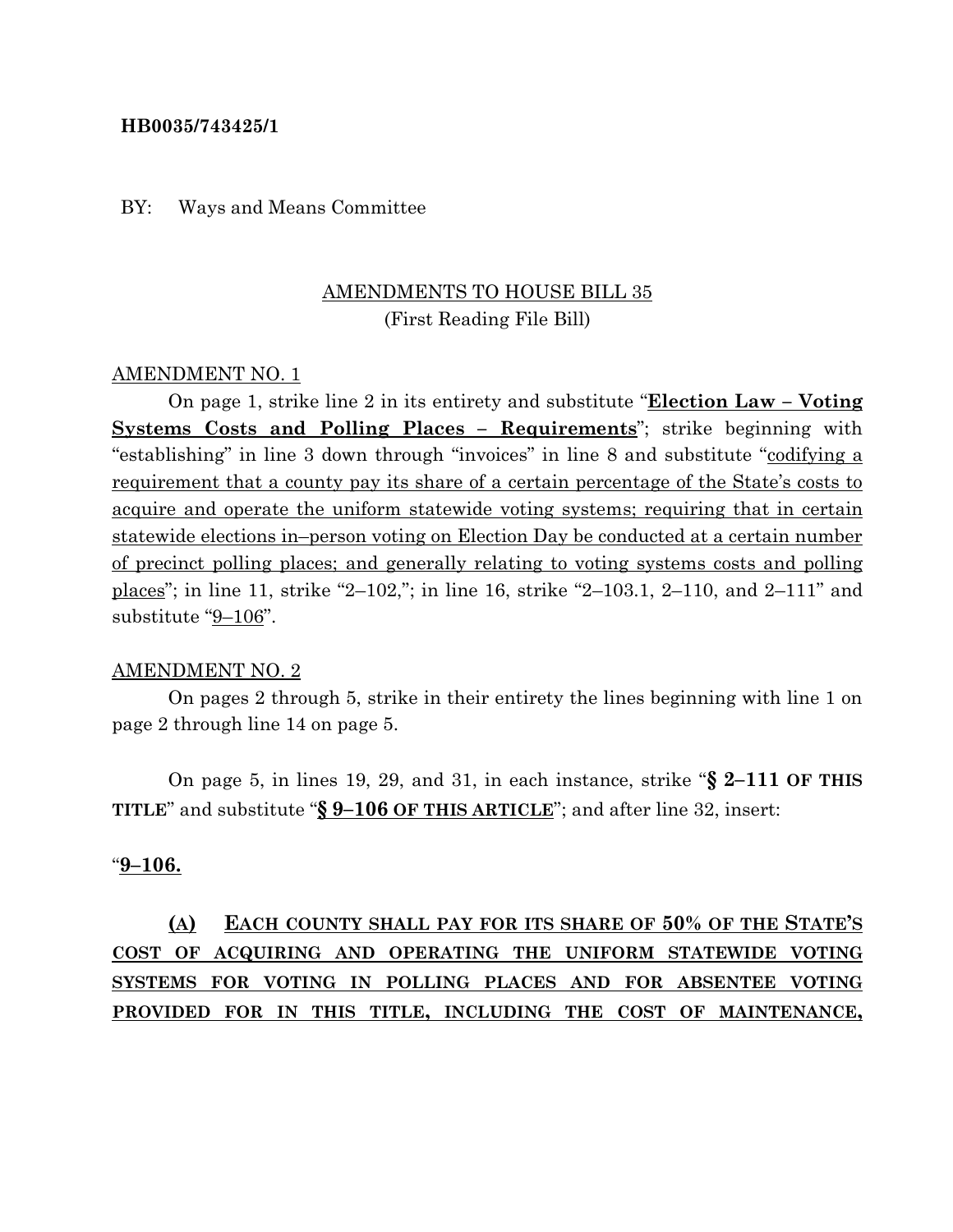## **HB0035/743425/01 Ways and Means Committee Amendments to HB 35 Page 2 of 3**

# **STORAGE, PRINTING OF BALLOTS, TECHNICAL SUPPORT AND PROGRAMMING, RELATED SUPPLIES AND MATERIALS, AND SOFTWARE LICENSING FEES.**

# **(B) A COUNTY'S SHARE OF THE COST OF ACQUIRING AND OPERATING THE UNIFORM STATEWIDE VOTING SYSTEMS SHALL BE BASED ON THE COUNTY'S VOTING AGE POPULATION.**".

On page 6, in line 2, strike "**§ 2–111 OF THIS ARTICLE**" and substitute "**§ 9–106 OF THIS TITLE**"; after line 31, insert:

"SECTION 2. AND BE IT FURTHER ENACTED, That it is the intent of the General Assembly that § 9–106 of the Election Law Article, as enacted by Section 1 of this Act, codifies, and makes no substantive change to, the cost–sharing requirements for the uniform statewide voting systems between the State and county governments as enacted by Section 4 of Chapter 564 of the Acts of the General Assembly of 2001.

SECTION 3. AND BE IT FURTHER ENACTED, That:

(a) In this section, "precinct" has the meaning stated in  $\S 1-101$  of the Election Law Article.

(b) In both the 2022 statewide primary election and the 2022 statewide general election, in–person voting on Election Day shall be conducted at a total number of precinct polling places that is at least equal to the total number of precinct polling places that were open for in–person voting on Election Day in the 2018 statewide general election.

(c) The total number of precinct polling places required to be open for voting in the 2022 statewide primary election and the 2022 statewide general election under subsection (b) of this section may not be reduced: